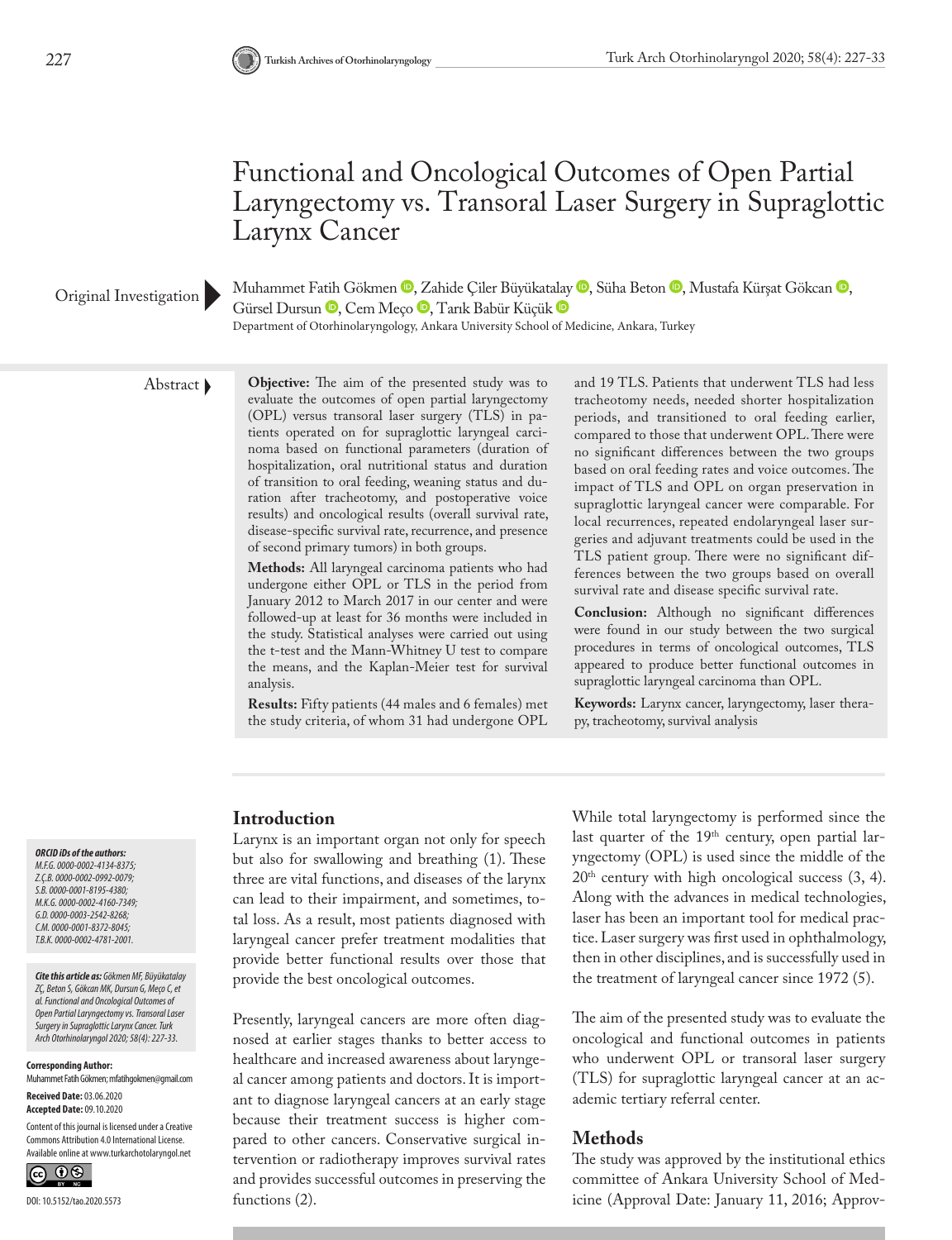al Number: 01-12-16) and performed in accordance with the Declaration of Helsinki, using good clinical practice and by observing the regulatory requirements. Informed written consent was obtained from all participants or their legal representative before initiating any procedure.

The study was conducted at an academic tertiary referral center. All laryngeal carcinoma patients who underwent either OPL or TLS from January 2012 to March 2017 at our tertiary university hospital and were followed-up for at least 36 months were included in the study. Patients whose primary treatment was non-surgical, underwent total laryngectomy and radiotherapy, were initially treated for laryngeal cancer in other medical centers and then referred to our clinic, and patients who were followed-up for less than 36 months were excluded.

Detailed anamnesis, general systemic examinations, and otorhinolaryngological examinations of all patients were recorded. Smoking and alcohol consumption habits, as well as type and duration of major complaints were inquired. Videolaryngostroboscopy (VLS) was performed before the operation, and direct laryngoscopy was performed under general anesthesia in patients without a histopathological diagnosis. During direct laryngoscopy, the location of the tumor, its spread, relationship with surrounding tissues, and suitability for transoral laser surgery were evaluated.

At least one neck imaging such as computed tomography (CT), magnetic resonance imaging (MRI) or ultrasonography (USG) was performed preoperatively in all patients diagnosed with supraglottic cancer. All patients were scanned with either thorax CT or Positron Emission Tomography-Computed Tomography (PET/CT) for exclusion of secondary tumors/metastases to lungs.

All patients were informed about the surgical and non-surgical treatment modalities for laryngeal cancer, and detailed information about open surgery and transoral laser surgery were provided to patients who preferred surgical treatment. Temporary or permanent tracheostomy, infection, bleeding, and the possibility of total laryngectomy according to the condition of the tumor were explained to all patients who accepted the surgery, and in-

#### **Main Points**

- Transoral laser surgery provided shorter hospitalization times and earlier transitions to oral intake than open partial laryngectomy in supraglottic laryngeal cancer patients.
- There was no significant difference between the two groups based on oral feeding rates and weaning time from tracheotomy.
- Transoral laser surgery and open partial laryngectomy procedures had similar and acceptable oncological success rates.
- Although local recurrences were more frequently observed in the TLS group, this problem could be overcome with the help of repeated laser surgeries and radiotherapy, and a disease-free survival was ensured for patients.

formed consent forms were obtained from all. Patients planned for TLS were also informed about the possibility of switching, if necessary, to open surgery during the operation, and asked to provide their signed informed consent forms for open surgery.

OPL and TLS were determined according their suitability for each patient. This was discussed with each patient. In patients who underwent OPL, supraglottic laryngectomy and selective neck dissection (level 2, 3, 4) were performed in the same session. Patients stayed at the postoperative intensive care unit (ICU) one night after the procedure. In patients who underwent TLS, first supraglottic laryngectomy was performed, and six weeks later, selective neck dissections (level 2, 3, and 4) were carried out in sequential order. TLS procedures were performed using a CO<sub>2</sub> laser device (AcuPulse Duo, Lumenis, Yokneam, Israel) attached to an operation microscope (OPMI Lumera S7, Zeiss, Jena, Germany) with a micromanipulator. Following laryngectomy, biopsies were taken from the surgical margins before finishing the procedure and sent for frozen section analysis. In the post-operative six-week period, laryngectomy specimens were examined by pathologists, and, if necessary, a surgical margin extension procedure was performed under general anesthesia.

After the surgical procedure, functional outcomes, pathology results, follow-up periods, complications, and recurrences were retrospectively evaluated and carefully examined. Functional outcomes included hospitalization period, oral intake, time to oral intake after surgery, tracheotomy status, weaning time from tracheotomy, and voice quality. All frequencies could not be evaluated by the analysis software, and thereby an objective voice analysis could not be carried out because of the low frequency of patients' voices in the postoperative period. To evaluate the voice quality, patients were asked to assess their voice as good, moderate and poor, based on the adequacy and the impact on their daily communication skills. According to the recent TNM Classification of malignant tumors (TNM) system (American Joint Committee on Cancer [AJCC] 2017), clinical and pathological staging was determined following preoperative VLS, radiological examinations, intraoperative findings, and pathology results.

### **Statistical Analysis**

IBM Statistical Package for the Social Sciences for Windows software v20.0 (IBM SPSS Corp.; Armonk, NY, USA) was used for statistical analyses. The OPL and TLS treatment groups were compared using the t test for group means, and the Mann-Whitney U test for median values. Qualitative variables were evaluated with Pearson's chi-square test or Fisher's test. The Kaplan-Meier test was used for survival analysis. P values smaller than 0.05 were considered statistically significant.

## **Results**

### **Demographic Results**

A total of 50 patients (44 men [88%] and 6 women [12%]) with supraglottic laryngeal cancer who met the study criteria were included in the study. Male to female ratio was 7.34 (44/6).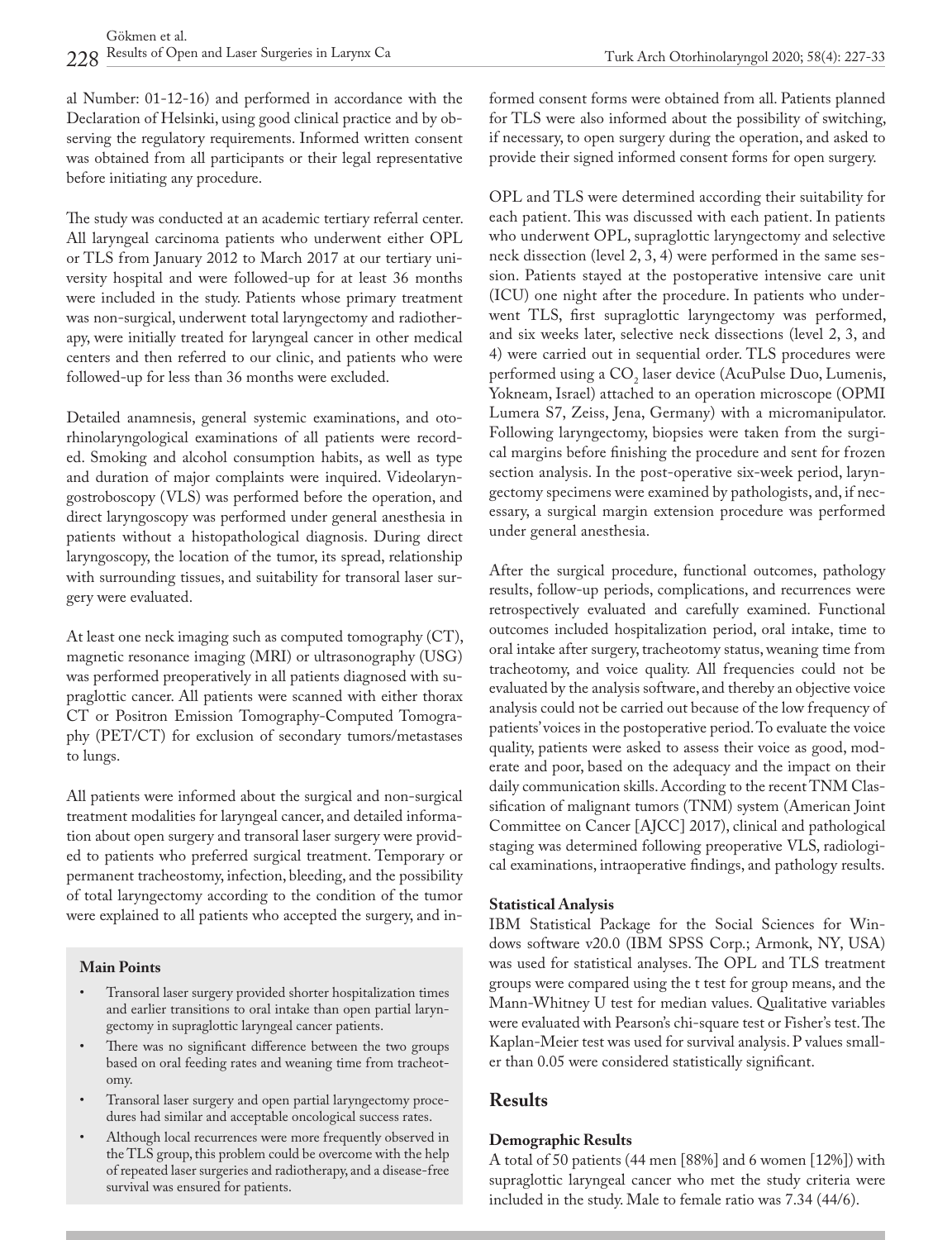**Table 1.** Sex, mean age and tumor location of the two treatment groups

|                                                              | <b>TLS</b> | <b>OPL</b> |
|--------------------------------------------------------------|------------|------------|
| Sex                                                          |            |            |
| Male                                                         | 18         | 26         |
| Female                                                       | 1          | 5          |
| Mean age (years)                                             | 60.9       | 56.6       |
| Tumor location                                               |            |            |
| Epiglottis                                                   | 11         | 19         |
| Band ventricle (false vocal fold)                            | 7          | 9          |
| Aryepiglottic fold                                           | 1          | 2          |
| Tongue base                                                  | $\Omega$   | 1          |
| TLS: transoral laser surgery; OPL: open partial laryngectomy |            |            |

**Table 2.** Functional outcomes of the two treatment groups for the patients with supraglottic larynx cancer

|                                                              | <b>TLS</b> | OPL  |       |
|--------------------------------------------------------------|------------|------|-------|
| Hospitalization time (days)                                  | 9.6        | 25.7 | 0.034 |
| Oral feeding ratio (%)                                       | 69         | 71   | 0.17  |
| Oral feeding duration (days)                                 | 2.4        | 36.6 | 0.047 |
| Intraoperative tracheotomy ratio (%)                         | 16         | 100  |       |
| Weaning time from tracheotomy (days)                         | 70.5       | 44.7 | 0.68  |
| TLS: transoral laser surgery: OPL: open partial laryngectomy |            |      |       |

TLS: transoral laser surgery; OPL: open partial laryngectomy

OPL was performed in 31 patients (62%) and TLS in 19 patients (38%). Of those who underwent OPL 26 (83.9%) were male and five (16.1%) were female; and of those who underwent TLS 18 (94.7%) were male and one (5.3%) was female.

The mean age of the patients in the OPL group was 56.6 years (range: 43-83), and the mean age of those in the TLS group was 60.9 years (range: 41-79). There was no significant difference between the mean ages of the two groups. Age distributions were also similar in the two treatment groups.

Hoarseness was the most common complaint of the patients. Thirty-seven patients (74%) consulted the doctor for hoarseness, eight patients (16%) for swallowing difficulty and three patients (6%) for throat pain. One patient (2%) had breath shortness complaint and one patient (2%) presented with a neck mass.

As for patients' histories: 47 (94%) were smokers; and only three (6%) who were diagnosed with laryngeal cancer were non-smokers. While nine patients (18%) reported that they regularly consumed alcohol, others reported that they did not have this habit.

In terms of tumor localization, epiglottis was the leading site. While a majority of the tumors (in 30 patients, 60%) were in the epiglottis, 10 patients (20%) had the tumor in the left band ventricle, six patients (12%) in the right band ventricle, three patients (6%) on the aryepiglottic fold and one patient (2%) on the base of the tongue (Table 1).

#### **Functional Outcomes**

The average length of hospital stays after TLS was 9.6±5.6 days (range: 1-22), and 25.7±10.1 days (range: 13-51) after open surgery. The difference was statistically significant (p=0.034).

Nine of the OPL (29%) and six of the TLS patients (31%) were discharged with a long-term feeding tube or percutaneous endoscopic gastrostomy (PEG) due to aspiration in oral feeding. The mean time to oral intake was 36.6±27.7 days (range: 12- 120) after open surgery and 2.4±3.0 days (range: 0-9) after TLS. While there was no statistical difference between the two groups in terms of the number of patients who could not switch to oral intake (p=0.17), transition to oral intake was significantly better in the TLS group than in the open surgery group (p=0.047).

Intraoperative tracheotomy was performed in every patient who underwent open surgery. Twenty-three patients (74%) were weaned from tracheotomy in an average of 44.7±46.5 days (range: 14-180). Only three of the TLS patients (16%) underwent intraoperative tracheotomy, and only one (5%) was followed up with permanent tracheotomy. Of the two patients with temporary tracheotomy, tracheotomy was closed on the 39th day in one patient, while the tracheotomy of the other patient was closed on the 102nd postoperative day after the end of the chemoradiotherapy (CRT). There was less need for intraoperative and permanent tracheostomy in the TLS group, but the difference between the weaning times of the two groups was not significant (p=0.68) (Table 2).

Twenty-five patients in the open surgery group were evaluated subjectively in terms of voice. While two patients (8%) defined their voice as poor, 13 patients evaluated as good (52%) and 10 patients (40%) as moderate. In the TLS group, 14 patients (74%) considered their voice quality as good, four patients (21%) as moderate, and one patient (5%) as poor. Since the evaluation was performed subjectively, no statistical analysis was made.

#### **Oncological Outcomes**

All patients were evaluated clinically based on their preoperative examinations, imaging, and intraoperative findings (Table 3). Their pathological evaluations, on the other hand, were carried out after completion of the histopathologic examinations (Table 4). Updated AJCC classification of 2017 was used for staging (6).

The average follow-up period after surgery was 66 months (range: 36-99) in patients who underwent OPL and 62 months (range: 38-90) in patients who had TLS. There was no significant difference between the two groups in terms of follow-up periods.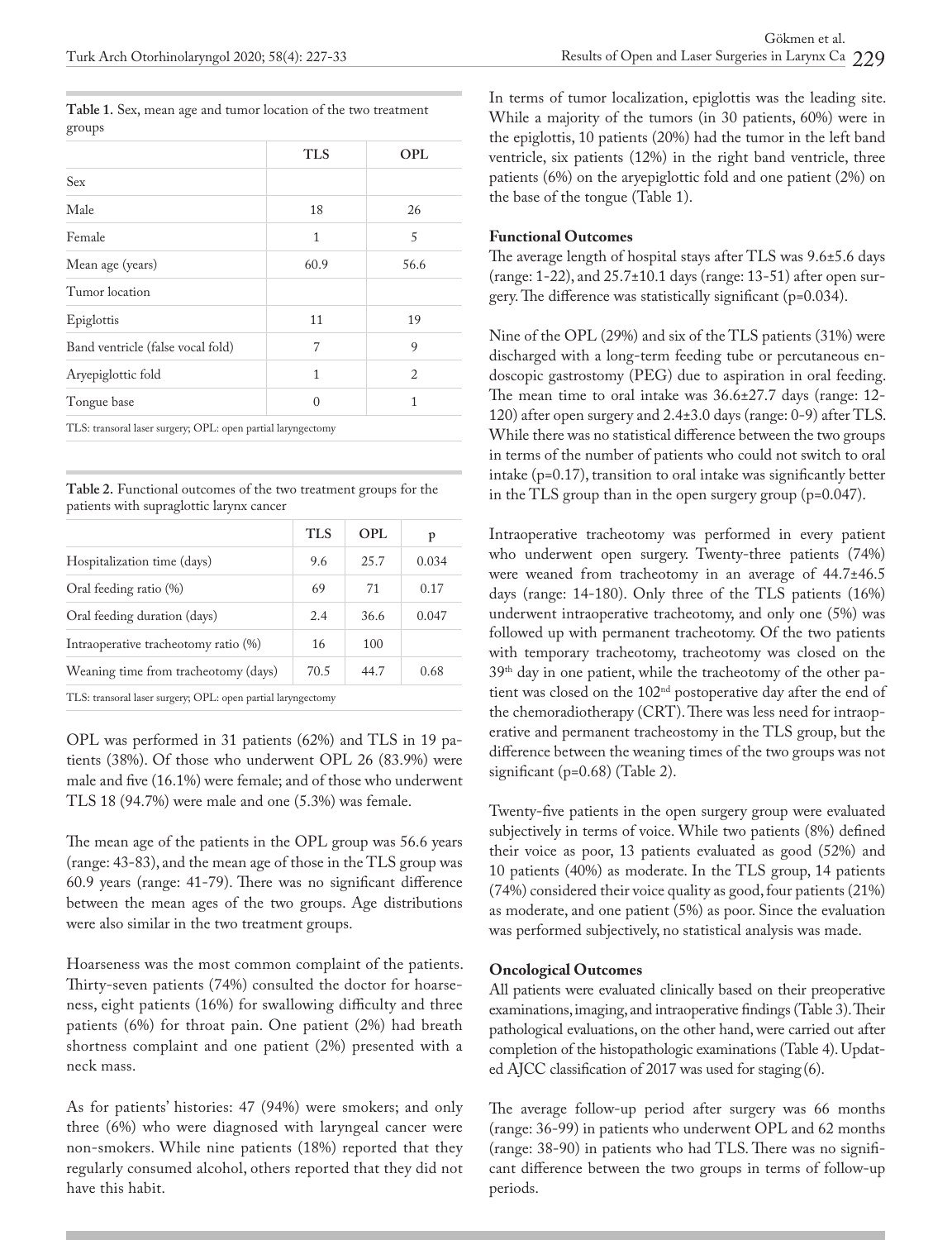| Clinical staging            | Number of patients (%) |  |  |
|-----------------------------|------------------------|--|--|
| T <sub>1</sub>              | 15 (30)                |  |  |
| T <sub>2</sub>              | 31 (62)                |  |  |
| T 3                         | 3(6)                   |  |  |
| T 4                         | 1(2)                   |  |  |
| N <sub>0</sub>              | 42 (84)                |  |  |
| N <sub>1</sub>              | 2(4)                   |  |  |
| N <sub>2</sub>              | 5(10)                  |  |  |
| N <sub>3</sub>              | 1(2)                   |  |  |
| Stage                       |                        |  |  |
| $\mathbf{1}$                | 14 (28)                |  |  |
| $\sqrt{2}$                  | 25(50)                 |  |  |
| $\ensuremath{\mathfrak{Z}}$ | 5(10)                  |  |  |
| $\overline{4}$              | 6(12)                  |  |  |
| Total                       | 50 (100.0)             |  |  |

**Table 3.** Clinical T and N stages and percentages of the patients in the study

|              | Table 4. Pathological T and N stages and percentages of the patients |  |  |  |
|--------------|----------------------------------------------------------------------|--|--|--|
| in the study |                                                                      |  |  |  |

| Pathological staging | Number of patients (%) |  |
|----------------------|------------------------|--|
| T <sub>1</sub>       | 17(34)                 |  |
| T <sub>2</sub>       | 24 (48)                |  |
| T <sub>3</sub>       | 5(10)                  |  |
| T 4                  | 4(8)                   |  |
| N <sub>0</sub>       | 39 (78)                |  |
| N <sub>1</sub>       | 5(10)                  |  |
| N <sub>2</sub>       | 5(10)                  |  |
| N <sub>3</sub>       | 1(2)                   |  |
| Stage                |                        |  |
| $\mathbf{1}$         | 16(32)                 |  |
| $\overline{2}$       | 19 (38)                |  |
| 3                    | 4(8)                   |  |
| $\overline{4}$       | 11(22)                 |  |
| Total                | 50 (100.0)             |  |

Eight patients (16%) died during the follow-up period. Five had been treated with OPL. Three patients died due to regional neck involvement of tumor, one due to respiratory insufficiency as a result of lung malignancy and one due to cardiac arrest after a myocardial infarction. One OPL patient was admitted to our clinic with shortness of breath in the 15<sup>th</sup> postoperative month, and total laryngectomy was performed as recurrence was de-



Figure 1. Overall survival rate for the TLS and OPL groups TLS: transoral laser surgery; OPL: open partial laryngectomy

tected. After total laryngectomy, follow-up continued without recurrence in the 41<sup>st</sup> postoperative month. In the follow-up of patients who underwent OPL, secondary lung malignancy was detected in two patients and thyroid papillary carcinoma was observed in one patient. These three patients were surgically treated. In one patient who underwent OPL, biopsy was taken from a mass in the submental area in the  $57<sup>th</sup>$  postoperative month. This turned out to be squamous cell carcinoma. Surgery was recommended to the patient, but the patient wanted to have radiotherapy and was referred to the radiation oncology department. Overall, patients treated with OPL had a five-year survival rate of 83.9% and a five-year disease-free survival rate of 80.6%.

Three patients in the TLS group died during the follow-up period. Two patients died due to regional recurrence of the tumor and one patient due to hepatic failure after chronic viral hepatitis. Local recurrence was detected in the control examination of five patients. These recurrences were detected in the 14<sup>th</sup>, 18<sup>th</sup>,  $24<sup>th</sup>$ ,  $24<sup>th</sup>$  and  $30<sup>th</sup>$  postoperative months, respectively. While four of these patients were treated with TLS again, one patient was referred to radiation oncology. Based on the most recent follow-ups, no local or regional progression was observed in the patients. The patients treated with TLS had a five-year survival rate of 84.2% and five-year disease-free survival rate of 79% (Figure 1).

### **Discussion**

Laryngeal cancer is the second most common cancer in the head and neck region after skin cancer (7). In Turkey, laryngeal cancer is the eighth among the top ten most common cancers in men (8). Therefore, it is considered a major public health problem.

The treatment of laryngeal cancer has reached its present state by evolving through different modalities. Theodor Billroth was the first to describe total laryngectomy in 1873 (3). Radiother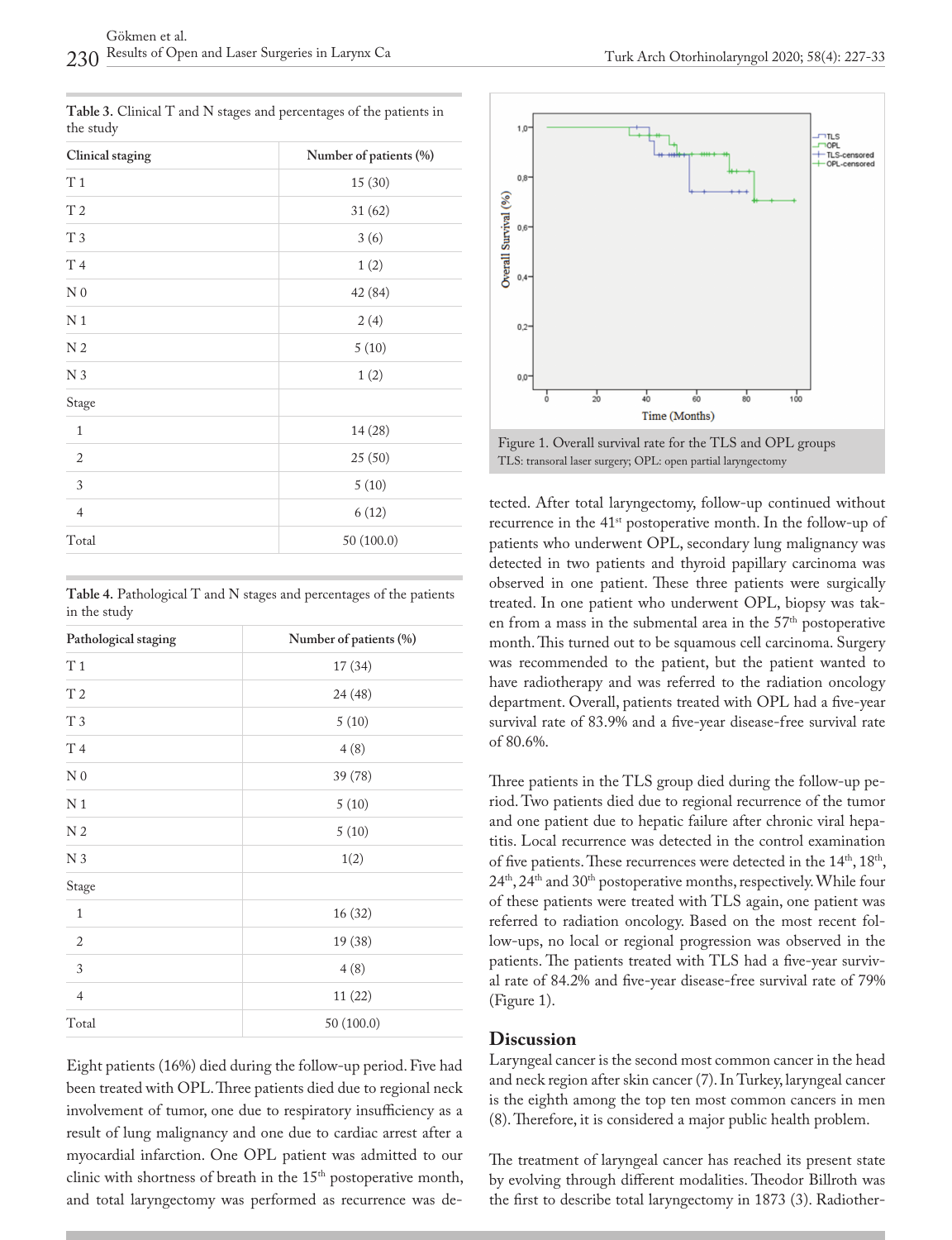apy started to be used for treatment in the late 1920s. Surgery modalities evolved from total laryngectomy to larynx preservation surgery. Suarez defined supraglottic horizontal laryngectomy (SHL) as a two-step surgery in 1944, which was modified to its present version in 1960 (4). In 1975, Strong (5) reported the results of the first patients treated with laser surgery in Canada. Vaughan et al. (9) reported the first supraglottic laryngectomy with laser in 1978. The FDA approved transoral robotic surgery (TORS) for laryngeal cancer in 2009 (10).

TLS has become a reliable treatment option for supraglottic cancer in the recent years. Today, TLS represents a less invasive protocol that allows tumors to be removed with limited sacrifice of the normal tissue and by preserving the organ function (11). Functional outcomes of TLS are generally considered better than open surgery, and in many cases, they are comparable with radiotherapy and robotic surgery (12, 13). Other advantages of TLS include low morbidity and mortality, less need for tracheotomy and shorter duration of hospitalization (11-13). Furthermore, TLS has repeatedly demonstrated cure rates comparable to those of open surgery or primary radiotherapy in supraglottic cancer (11-13). Although it was previously common to believe that TLS was only an appropriate treatment in early stage (T1, T2) glottic and supraglottic cancers, the results shown by Ambrosch et al. (14) and Mannelli et al. (15) suggested that TLS is also a competent surgery in advanced stage (T3, T4) cancers.

The mean hospitalization time was 9.6 days after TLS and 25.7 days after open surgery in the present study. Kayhan et al. (16) performed TORS on 13 patients with supraglottic cancer and reported a mean hospitalization period of 15.4 days.

In the presented study, nine (29%) OPL and six (31%) TLS patients were discharged with long-term feeding tube or PEG due to aspiration in oral feeding. The mean duration of transition to oral intake was 36.6 days in open surgery and 2.4 days in TLS. Ambrosch et al. (14) reported that only 4% of their patients needed feeding tube or PEG one year after the operation. In their review study, van der Woerd et al. (17) evaluated a total of 640 supraglottic cancer patients in 10 papers, 320 of whom underwent surgery. For the management of aspiration, they reported a permanent tracheostomy or total laryngectomy rate of 2.6% and a permanent gastrostomy rate of 5.3%. In our study swallowing rate at the time of discharge was somewhat lower compared to other studies. However, as a result of swallowing rehabilitation and patient adaptation, the patients did not need total laryngectomy or permanent tracheostomy for the purposes of aspiration control.

In the presented study, intraoperative tracheotomy was performed in all patients who underwent open surgery, and 23 patients (74%) were decannulated at 44.7 days on the average. Only three (16%) of the TLS patients underwent intraoperative tracheotomy, and only one patient (5%) was followed up with permanent tracheostomy. In a study involving 91 patients evaluated over a period of ten years, Ambrosch et al. (14) reported

that 13% of the patients required tracheotomy and 74% needed it in the early postoperative period. Estomba et al. (18) compared TLS and SHL groups, and reported that TLS patients required shorter hospitalization periods, faster decannulation times, and had less need for tracheotomy. Thus, the findings in our study are consistent with those of Estomba et al. (18).

Since vocal cords are preserved during organ protective surgeries in supraglottic cancers, voice quality does not change as much as it does in glottic tumors. The removal of false cords or arytenoids in expanded cases could considerably change the voice quality. Topaloğlu et al. (19) found a significant decrease in the maximum phonation time and the fundamental frequency of patients who underwent OPL compared to the control group. They did not, however, observe a significant difference in perceptual and subjective analysis. Roh et al. (20) stated that vocal functions, including the voice handicap index (VHI), the grade, roughness, breathiness, asthenia, strain (GRBAS) scale, and acoustic and aerodynamic parameters did not change significantly after TLS in supraglottic cancer. Oridate et al. (21) compared the voice related quality of life (VRQOL), VHI-10, and GRBAS scores of patients with T2 N0 supraglottic cancer against those of patients with T1a, T1b, and T2 N0 glottic cancers, and found no significant differences in functional outcomes. Since some of our patients continued their follow-up in other centers after five years, perceptual voice evaluations were not carried out on the phone, and only subjective analysis was performed in our study. Re-evaluation of the effects of patients' voices on their daily lives using surveys such as VRQOL and VHI would increase the accuracy of subjective analyses.

The clinical staging of patients was made based on preoperative examinations, imaging methods and intraoperative findings, while pathological staging was made based on the pathological examination of the larynx and neck dissection materials after surgical excision. In our study, the most important reason why advanced-stage patients were found to have such higher frequencies was deemed to be due to the classification of extracapsular involvement as N3b in the 2017 update of AJCC, and also the presence of lymph nodes in the bilateral neck even in the early stage of supraglottic tumors (6).

One of the most important oncological problems encountered during partial laryngectomy is the presence of tumors at the surgical margins. Surgical margin positivity results in higher recurrence rates, decreased local control, disease-specific survival, and lower overall survival rate. Therefore, it is recommended to take biopsies from the surgical margins for intraoperative frozen section analysis. Fang et al. (22) reported that cases with positive surgical margins mostly showed early local recurrence and poor prognosis in early stage glottic cancers. Similarly, Nakayama et al. (23) showed that positive surgical margins in open surgery led to early recurrence and increased mortality rates in 61 supracricoid laryngectomy cases.

In the presented study, the intraoperative frozen section analysis was performed in all TLS patients, and surgical margins were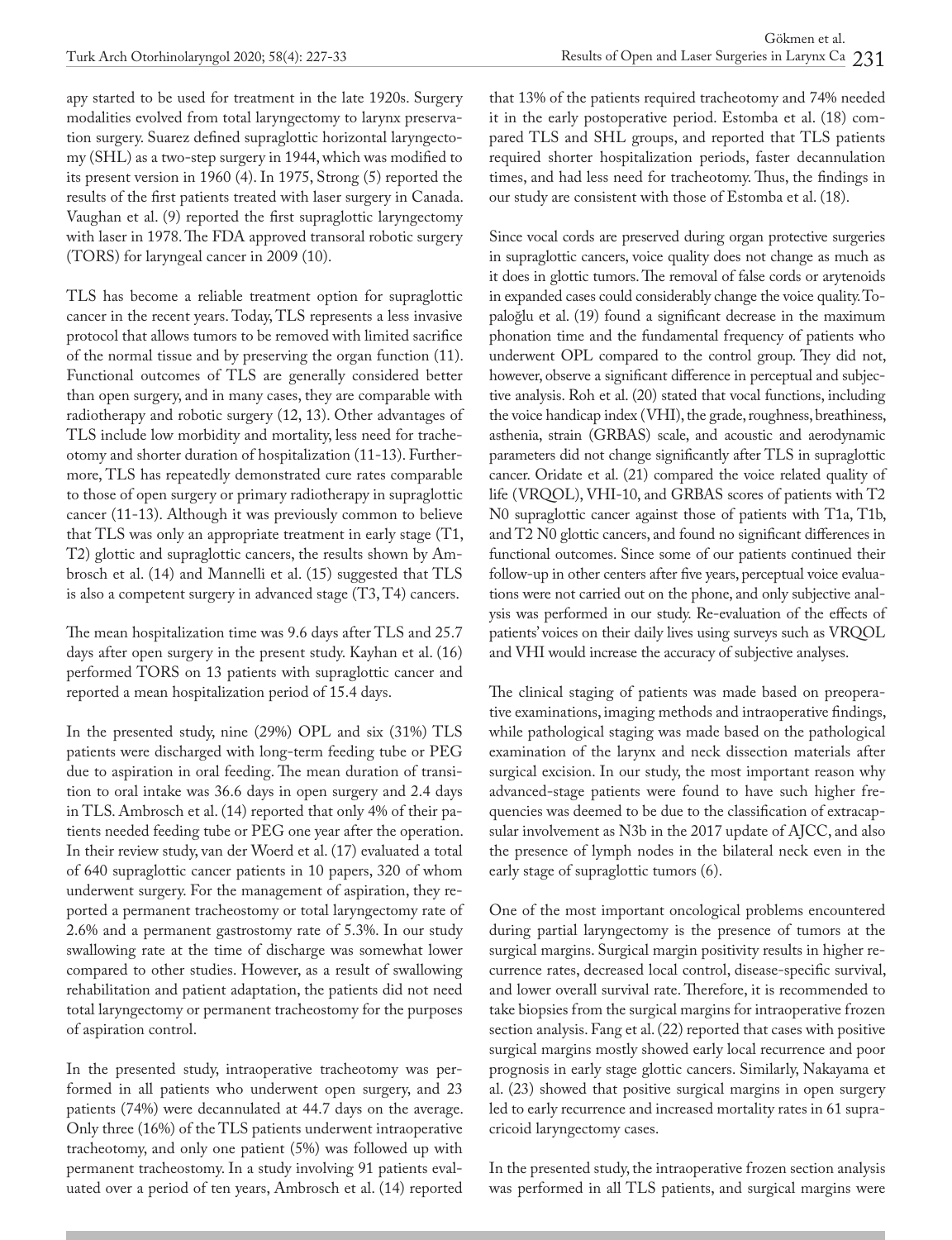expanded in case of positive results. Nevertheless, postoperative positivity was detected in five patients in permanent section analysis, and local recurrence was observed during follow-up. Four of the recurrent tumors were re-excised with TLS and the other patient was treated with RT.

One of the most important factors determining survival in supraglottic cancers is the positivity of lymph nodes at the neck. Many studies confirmed that the probability of bilateral lymph node metastasis is high in supraglottic cancers. Ma et al. (24) found a total of 28.1% metastasis risk in clinical N0 necks, and this risk was 15.4% in T2, 32.5% in T3, and 35.7% in T4. Yılmaz et al. (25) stated that the contralateral neck metastasis rate was 16% and the occult metastasis rate was 28% in a retrospective cohort study in Turkey. It was stated that whether the region where the tumor originates is far from or close to the epiglottic midline does not affect the metastasis rates. In contrast to these studies, Ferlito et al. (26) reported that only 1.6% of the supraglottic cancers had an involvement at level 2B and 3.4% of them had a lymph node at level 4 in 272 clinical N0 patients. They suggested that the dissection of levels 2A and 3 would be an adequate treatment. They also reported that bilateral neck dissection should be performed only in centrally located or bilateral tumors and that it would be appropriate to evaluate the other side of the neck in other situations.

In our study, selective neck dissections including levels 2, 3, 4 were performed bilaterally in 18 patients and unilaterally in 13 patients. In three OPL patients who had metastatic lymph nodes, the contralateral neck was operated in a separate session. No pathological lymph nodes were found in other ten patients. No tumors were detected in the contralateral necks of the 10 patients during follow-up. Of the 19 patients who underwent TLS, 12 had bilateral and seven had unilateral neck dissection. The contralateral neck was operated on in one patient due to a metastatic lymph node. No tumor was detected in the other side of the neck in the six patients during follow-up.

Ambrosch et al. (14) observed locoregional recurrence in 15.4% of their patients that underwent TLS. Five-year local control and five-year survival rates were 72% and 63%, respectively. Karatzanis et al. (27) reported that overall five-year disease specific survival was 81.9% and local control was 90.8% in their series. While disease specific survival was 79.4% in T1 cases and 82.9% in T2 cases, local control was 87.0% in T1 cases and 92.3% in T2 cases. Karabulut et al. (28) found an overall survival rate of 88% in the TORS group and 95% in the OPL group. The authors reported the disease specific survival rate as 94% in the robotic surgery group and 95% in the open surgery group.

In our study, five patients in the OPL group died of various reasons. Patients had 83.9% overall survival and 80.6% disease-free survival rates. During the follow-up of the patients in the TLS group, local recurrence was observed in five patients. These recurrences were successfully treated with repeated laser surgery (four patients) and radiotherapy (one patient). Three patients in the TLS group died of various reasons. No local or regional disease progression or recurrence was observed in the most recent follow-ups, and the overall survival rate was 84.2%, and disease-free survival rate was 79%.

#### **Conclusion**

The presented study showed that supraglottic cancer patients treated with TLS had shorter hospitalization times, earlier transition to oral intake, and less need for tracheotomy compared to the patients who underwent OPL. They also had better subjective voice quality outcomes. Even though local recurrences were more frequently observed in TLS compared to OPL, it was possible to protect the larynx and to ensure disease-free survival with the use of repeated laser surgeries and radiotherapy.

**Ethics Committee Approval:** Ethics committee approval was received for this study from the Ankara University School of Medicine (Aprproval Date: January 11, 2016; Approval Number: 01-12-16)

**Informed Consent:** Informed consent was obtained from patients or their legal representatives of the patients who participated in this study.

**Peer-review:** Externally peer-reviewed.

**Author Contributions:** Concept - T.B.K.; Design - M.F.G., S.B.; Supervision - Z.Ç.B., C.M.; Materials - M.K.G., G.D., T.B.K.; Data Collection and/or Processing - M.F.G., G.D.; Analysis and/or Interpretation - M.F.G.; Literature Search - M.F.G.; Writing - M.F.G., Z.Ç.B., S.B., C.M.; Critical Reviews - M.K.G.

**Conflict of Interest:** The authors have no conflicts of interest to declare.

**Financial Disclosure:** The authors declared that this study has received no financial support.

### **References**

- 1. Armstrong WB, Vokes DE, Verma SP. Malignant tumors of the larynx. Flint PW, Haughey BH, Lund V, Niparko JK, Robbins KT, Thomas JR, et al, editors. Cummings Otolaryngology Head and Neck Surgery. 6th ed. Philadelphia: Elsevier Saunders; 2015. p.1601-33.
- 2. Weisman AR, Moe KS, Orloff LA. Neoplasms of the larynx and laryngopharynx. Snow JB, Ballenger JJ, editors. Ballenger's Otorhinolaryngology Head and Neck Surgery. 16th ed. Ontario: BC Decker; 2003. p.1255-97.
- 3. Billroth T, Gussenbauer C. Uber die erste durch Th. Billroth am Menschen Ausgeführte Kehlkopf Extirpation und die Anwendung eines kuntlichen Kelkopfes. Arch Klin Chir 1874; 17: 343-56.
- 4. Alonso JM. Conservative surgery of cancer of the larynx. Trans Am Acad Ophthalmol Otolaryngol 1947; 51: 633-42.
- 5. Strong, MS. Laser excision of carcinoma of the larynx. Laryngoscope 1975; 85: 1286-9.
- 6. Amin MB, Edge SB, Greene FL, Byrd DR, Brookland RK, Washington MK, et al, editors. AJCC Cancer Staging Manual. 8th ed. New York: Springer International Publishing; 2017.
- 7. Chu EA, Kim YJ. Laryngeal cancer: diagnosis and preoperative work-up. Otolaryngol Clin North Am 2008; 41: 673-95.
- 8. Bora Başara B, Soytutan Çağlar İ, Özdemir TA, Güler C, editors. Republic of Turkey Ministry of Health. Health Statistics Yearbook 2016. Ankara: Republic of Turkey Ministry of Health General Directorate of Health Research; 2017. p.36-40.